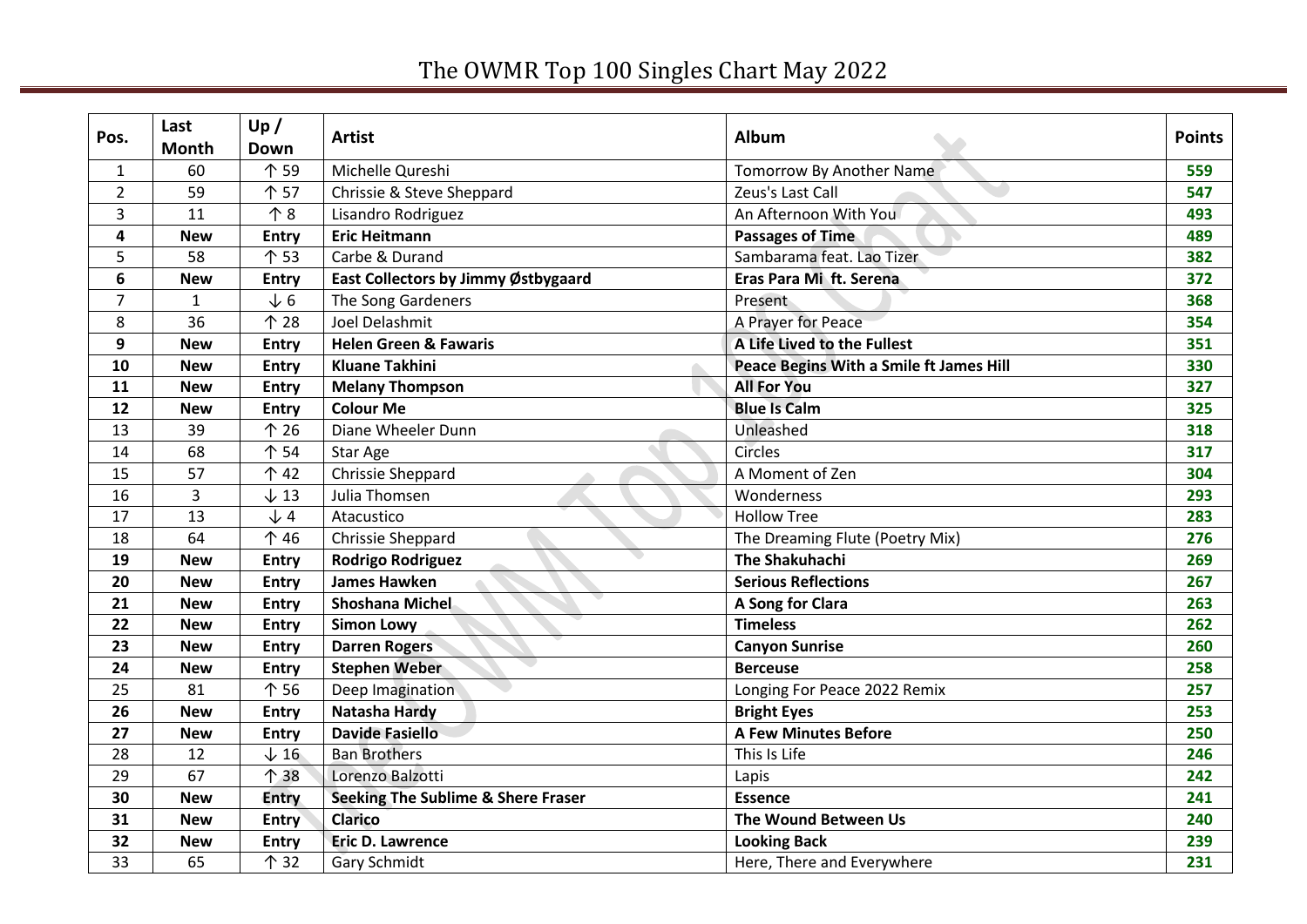## The OWMR Top 100 Singles Chart May 2022

| 34 | <b>New</b>     | <b>Entry</b>    | <b>Arrizza</b>                         | <b>Into The Ether</b>                               | 230 |
|----|----------------|-----------------|----------------------------------------|-----------------------------------------------------|-----|
| 35 | <b>New</b>     | <b>Entry</b>    | <b>Rodrigo Rodriguez</b>               | So High                                             | 229 |
| 36 | 4              | $\downarrow$ 32 | Joseph Nimoh                           | <b>Magnificus Deus</b>                              | 222 |
| 37 | <b>New</b>     | <b>Entry</b>    | Silvia Blaser                          | <b>Breath of Awakening</b>                          | 221 |
| 38 | 19             | $\downarrow$ 19 | Shoshana Michel & Dario Crisman        | Rivelazione                                         | 219 |
| 39 | <b>New</b>     | <b>Entry</b>    | Sigvard                                | I Believe                                           | 216 |
| 40 | <b>New</b>     | <b>Entry</b>    | <b>Anté Svircic</b>                    | In The Depths                                       | 215 |
| 41 | 43             | $\uparrow$ 2    | SyCoz                                  | You'll See                                          | 214 |
| 42 | 97             | 个 55            | Antonija Pacek                         | Dreaming                                            | 210 |
| 43 | <b>New</b>     | <b>Entry</b>    | <b>DM Ascension</b>                    | <b>Affinity</b>                                     | 201 |
| 44 | <b>New</b>     | <b>Entry</b>    | Ian Cameron Smith                      | <b>Bluebell River</b>                               | 198 |
| 45 | <b>New</b>     | <b>Entry</b>    | <b>Peter Calandra</b>                  | <b>Caritas</b>                                      | 197 |
| 46 | <b>New</b>     | <b>Entry</b>    | <b>Karen Biehl</b>                     | <b>Dance Of The Garden Gnomes</b>                   | 196 |
| 47 | <b>New</b>     | <b>Entry</b>    | <b>Rosi Boti</b>                       | <b>Grateful Silence</b>                             | 195 |
| 48 | <b>New</b>     | <b>Entry</b>    | <b>Simon Lowy</b>                      | <b>Waking Spring</b>                                | 194 |
| 49 | 37             | $\downarrow$ 12 | <b>Cadence Spalding</b>                | <b>Here To Love You</b>                             | 193 |
| 50 | 8              | $\downarrow$ 42 | Diane Wheeler Dunn                     | <b>Woodland Paintings</b>                           | 192 |
| 51 | 71             | 个 20            | Kluane Takhini                         | Lungs of Mother Earth ft James Hill                 | 189 |
| 52 | <b>New</b>     | <b>Entry</b>    | <b>Andrea Sertori</b>                  | <b>Morning Drops</b>                                | 185 |
| 53 | <b>New</b>     | <b>Entry</b>    | <b>Joe Yeatman</b>                     | <b>Sunflowers Weep: A Lament for Ukarine</b>        | 183 |
| 54 | 31             | $\downarrow$ 23 | Al Jewer & Andy Mitran                 | Moonstone ft Hans Christian                         | 182 |
| 55 | <b>New</b>     | <b>Entry</b>    | <b>Vincent Boot &amp; Shere Fraser</b> | <b>Mother</b>                                       | 181 |
| 56 | 5              | $\downarrow$ 51 | Javier Márquez                         | Quietude                                            | 180 |
| 57 | $\overline{2}$ | $\downarrow$ 55 | Julie Hanney                           | Looking Up At Trees                                 | 179 |
| 58 | <b>New</b>     | <b>Entry</b>    | <b>Matias Bacoňsky</b>                 | <b>My Immortal</b>                                  | 178 |
| 59 | <b>New</b>     | <b>Entry</b>    | <b>Ryan Judd</b>                       | <b>Never To Return</b>                              | 177 |
| 60 | <b>New</b>     | <b>Entry</b>    | <b>Scott Reich</b>                     | A Lighter Being                                     | 176 |
| 61 | $\overline{7}$ | $\downarrow$ 54 | JC Rodriguez                           | Love Made Them One                                  | 175 |
| 62 | <b>New</b>     | <b>Entry</b>    | P.Wasy & Marako Marcus                 | <b>Midnight Blue</b>                                | 173 |
| 63 | 30             | $\downarrow$ 33 | <b>Robert Slap</b>                     | Why Can't We Live Together ft Charles "Buddy" Smith | 172 |
| 64 | <b>New</b>     | <b>Entry</b>    | <b>Adrian Zaharia</b>                  | Lullaby                                             | 171 |
| 65 | <b>New</b>     | <b>Entry</b>    | <b>Lisandro Rodriguez</b>              | <b>Impromesation #4</b>                             | 170 |
| 66 | <b>New</b>     | <b>Entry</b>    | <b>Mark W Griffiths</b>                | <b>Where We Belong</b>                              | 169 |
| 67 | <b>New</b>     | <b>Entry</b>    | <b>Sharon Chen</b>                     | La Petite Ballerine                                 | 168 |
| 68 | <b>New</b>     | <b>Entry</b>    | <b>Vincent Boot</b>                    | <b>Life In Slow Motion</b>                          | 167 |